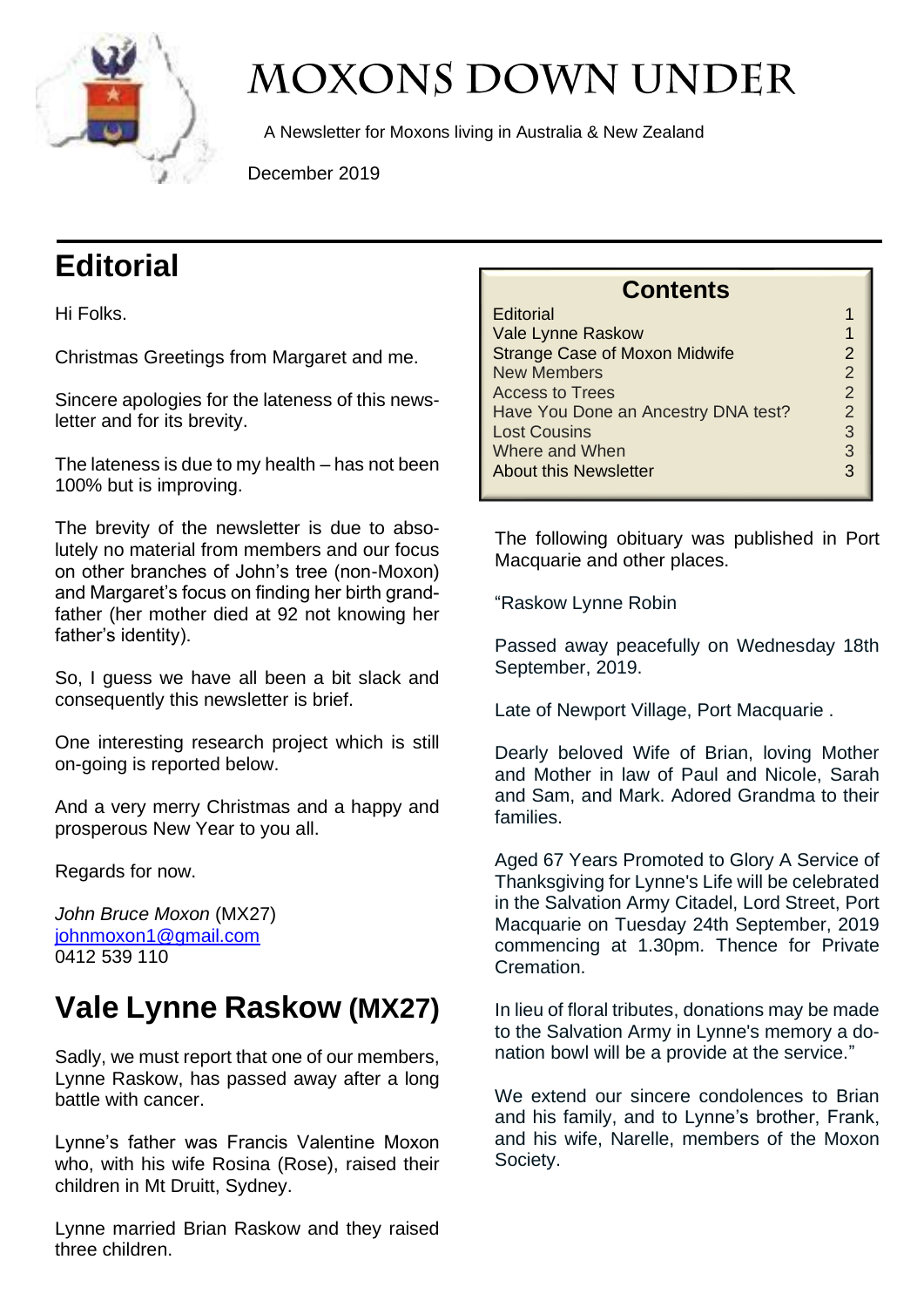#### **The Strange Case of the Moxon Midwife**

In 1849, Robert and Sarah Moxon (MX01) settled in Bathurst, NSW after arriving from Stewkley, Buckinhamshire.

Their son, Thomas, fathered a daughter, Alice Sarah, in 1879 in Bathurst.

Alice became a midwife.

In 1928 she delivered a boy to an unmarried woman named Phyllis McDonald.

The strange part is that Nurse Moxon then adopted that son and raised him with the surname Moxon.

A year or two later, she did the same for another mother and child.

Alice Moxon raised both boys and her gravestone is inscribed with "Our dearest mother" and ascribed to both boys.

The son of the elder adoptee, who uses Moxon as his surname, has contacted the Editor to see if any light can be thrown on just why this strange arrangement occurred, and, in particular, who his grandfather might be.

It is, of course, easy to speculate that perhaps Alice Moxon was related or in some other way associated with the two unmarried mothers or even the fathers of the adopted boys.

The person who has contacted the Editor has now had his DNA tested but, as yet, the mystery remains unsolved.

Margaret is applying her best detective skills to solving this mystery.

Perhaps our next Newsletter will contain the answers.

## **New Members**

Please welcome to Moxons Down Under:

Cath Walker, Oberon, NSW (MX27)

David Hume, Yeronga, Qld. (MX01)

Heather Heather, Lavington, NSW (MX01)

Gretal Spizick, Graceville, Qld. (MX05)

**Come on – invite your family to join. Please!**

## **Access to The Moxon Society's Ancestry trees**

Have you asked for access to the Moxon Society tree to which your family belongs - for example MX27 Moxons of Silkstone, or MX01 Moxons of Cawthorne? You do not have to be a member of Ancestry to look at a tree. All members of our Society can ask for Read only access to their tree. Just send an email to Trevor at [webmaster@moxonsociety.org.](mailto:webmaster@moxonsociety.org)

You were sent a new password (which is changed annually) in the November 2018 edition of the Moxon Magazine, that will give you access to MoxonResources section of the Society's website.

You'd be surprised at what you might find. Additionally, you may know of gaps in the tree, particularly in relation to deceased uncles, aunts, grandparents etc. on your Moxon side. Please let one of us know if you find errors or incomplete data.

#### **Have you done an Ancestry DNA test?**

In the past couple of years, Graham Jagger and Chris Moxon in England have switched the Society's DNA research to Ancestry's autosomal tests. Like YDNA testing, Ancestry autosomal DNA continues to pick up Moxon male matches, albeit only within the last 5-8 generations and maybe not at all. However, it has the added advantage of picking up cousin matches of our female Moxon members and members whose most recent Moxon ancestor could have been 3-4 generations earlier.